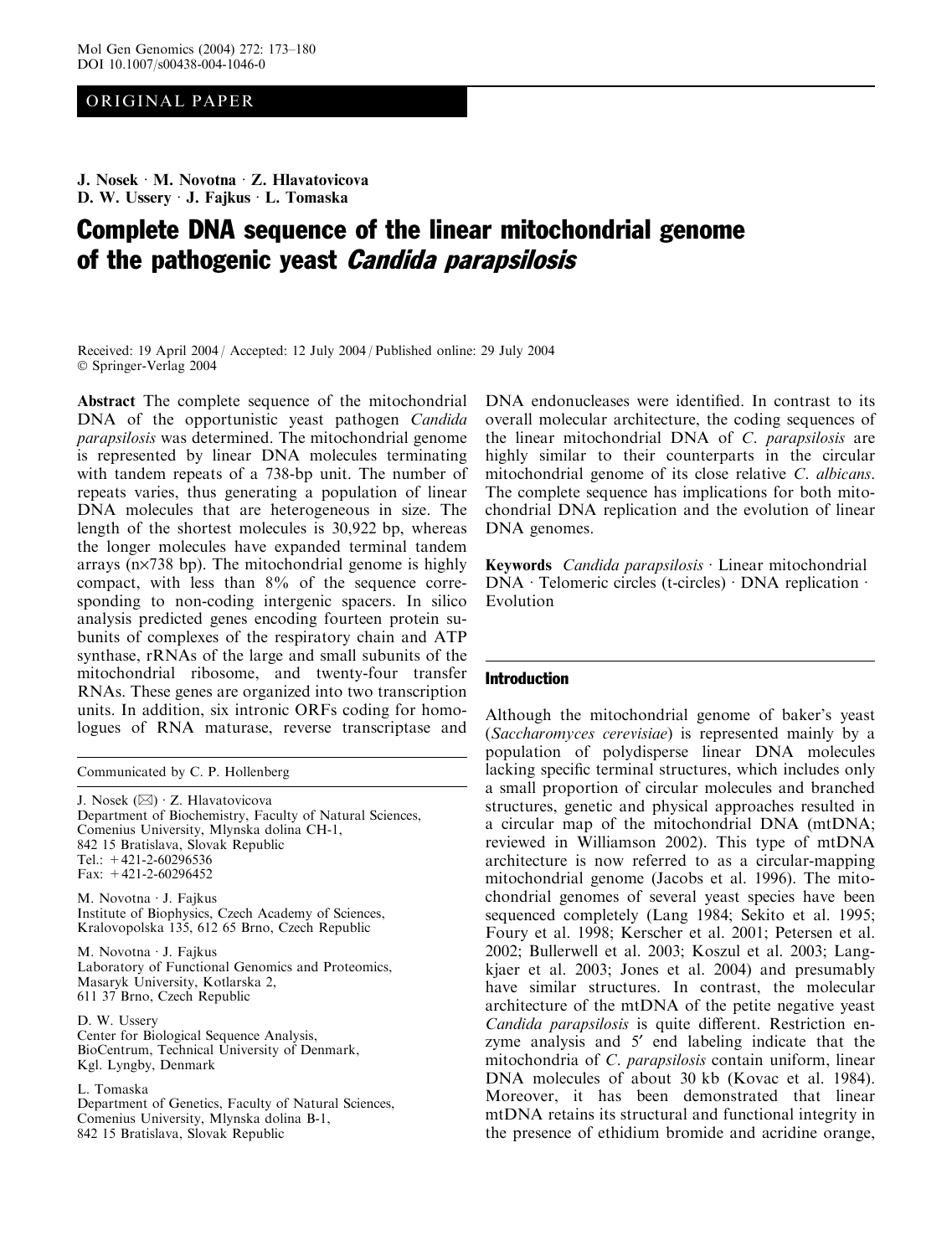a feature which may underlie the ability of C. parapsilosis to grow in the presence of high levels of these intercalating agents (Maleszka 1994). A series of analyses has confirmed the linear nature of this mitochondrial genome and uncovered specific terminal structures (mitochondrial telomeres) consisting of tandem arrays of a 738-bp unit and a 5¢ single-stranded protrusion of about 110 nt (Nosek et al. 1995), which is protected by a protein cap (Nosek et al. 1999; Tomaska et al. 2001). Moreover, it has been demonstrated that mitochondrial telomeres adopt a higher-order structure (telomeric loop, t-loop; Tomaska et al. 2002), like that found in the nuclear chromosomes of eukaryotes (Griffith et al. 1999). Importantly, the molecular mechanisms involved in the maintenance of mitochondrial telomeres may represent evolutionarily earlier and/or independent strategies for replication of the telomeric arrays. This idea is supported by structural similarities between nuclear and mitochondrial telomeres (reviewed in Nosek and Tomaska 2002).

Our previous studies have generated fragmentary sequence data for C. parapsilosis mtDNA (Nosek and Fukuhara 1994a, 1994b; Nosek et al. 1995). To systematically elucidate the detailed genetic organization of the linear mitochondrial genome of C. parapsilosis, the mechanism of its replication, and evolutionary relationships between mitochondrial genomes with different molecular architectures, we have now sequenced and analyzed the entire mitochondrial genome of this yeast species. In silico analysis indicates that mitochondria of C. parapsilosis harbour a highly compact genome which, in spite of its different molecular architecture, shares several common features with the mtDNAs of other yeasts. The complete sequence of C. parapsilosis mtDNA provides the basis for addressing problems related to the replication and evolutionary emergence of linear genomes in yeast mitochondria.

## Materials and methods

DNA sequencing, assembly and data analysis

DNA was isolated from mitochondria of *Candida par*apsilosis SR23 (CBS 7157) using a protocol described previously (Casey et al. 1974). The restriction enzyme map of the mtDNA of this strain is identical to that of the type strain of the species CBS 604/ATCC 22019 (Camougrand et al. 1988; Nosek et al. 1995, 2002). Libraries of mtDNA fragments were prepared in pUC/pTZ vectors and the DNA sequence was determined using the BigDye Terminator Cycle Sequencing Kit (Applied Biosystems). Sequence assembly and analysis was done using the Vector NTI Advance v. 8.0 software package (Informax). For comparison with other fungal mitochondrial genomes see http://www.cbs.dtu.dk/services/Genome-Atlas/show-kingdom.php?kingdom= Mitochondria& sortKey=ORGANISMSORT&phyla=Fungi.

Nucleotide sequence accession numbers

The complete sequence of *C. parapsilosis* mtDNA was deposited in the GenBank data library under the Accession No. AY423711, and in the EMBL database as an update of the X74411 entry. The sequence (32,744 bp) represents a DNA molecule flanked by Eco RI sites and overlaps the fragments deposited under the following EMBL database entries: X74411, X75674-X75681, X76196, X76197.

## Results and discussion

The linear mitochondrial genome of C. parapsilosis has a compact organization with two putative transcription units

The complete sequence of the mtDNA from C. parapsilosis strain SR23 (CBS 7157) was determined. The mitochondrial genome is represented by a population of linear double-stranded DNA molecules terminating with inverted repeats consisting of a 554-bp subtelomeric region and an array of tandem repetitions of a 738-bp unit (Fig. 1). Variation in the number of repeats generates mtDNA molecules that differ in the size of the telomeric array. The length of the shortest molecule, which possesses only a portion of the tandem unit, is 30,922 bp, while longer molecules terminate with integral multiples of the 738-bp repeat motif at both ends.

The sequence is relatively rich in adenine and thymine residues  $(A+T)$ . Whereas the shortest molecule contains about 75.7%  $A+T$ , the proportion of  $A+T$  bases within the telomeric repeat unit is as high as 84.3%. With the exception of the subtelomeric regions (positions 1645–1702 and 31043–31100), where the guanine and cytosine  $(G+C)$  content exceeds 60%, no significant GC-rich stretches or clusters were detected within the sequence. Almost two-thirds of the shortest molecule codes for protein subunits of the respiratory-chain complexes and ATP synthase (excluding intronic sequences), ribosomal RNAs (rRNAs) and transfer RNAs (tRNAs). The introns detected within the reading frames of the genes cob and cox1 (see below) represent approximately 27% of the mtDNA sequence. Less than 8% of the sequence corresponds to intergenic spacers, indicating a compact organization of the genome.

The coding sequences in C. parapsilosis mtDNA (Fig. 2) seem to be organized into two transcription units, rrnL-nad3 and cox1-atp6, both of which may be transcribed from the center of the molecule toward the left and right telomeres, respectively. Computer analysis of this region revealed a sequence, TTATAAGTA, on the upper strand (12427–12435) which corresponds to the canonical WTATAAGTA nonanucleotide promoter motif identified in the mtDNA of S. cerevisiae (Osinga et al. 1984). In addition, two copies of a related sequence (AA-TAAAGTA) were found on the complementary strand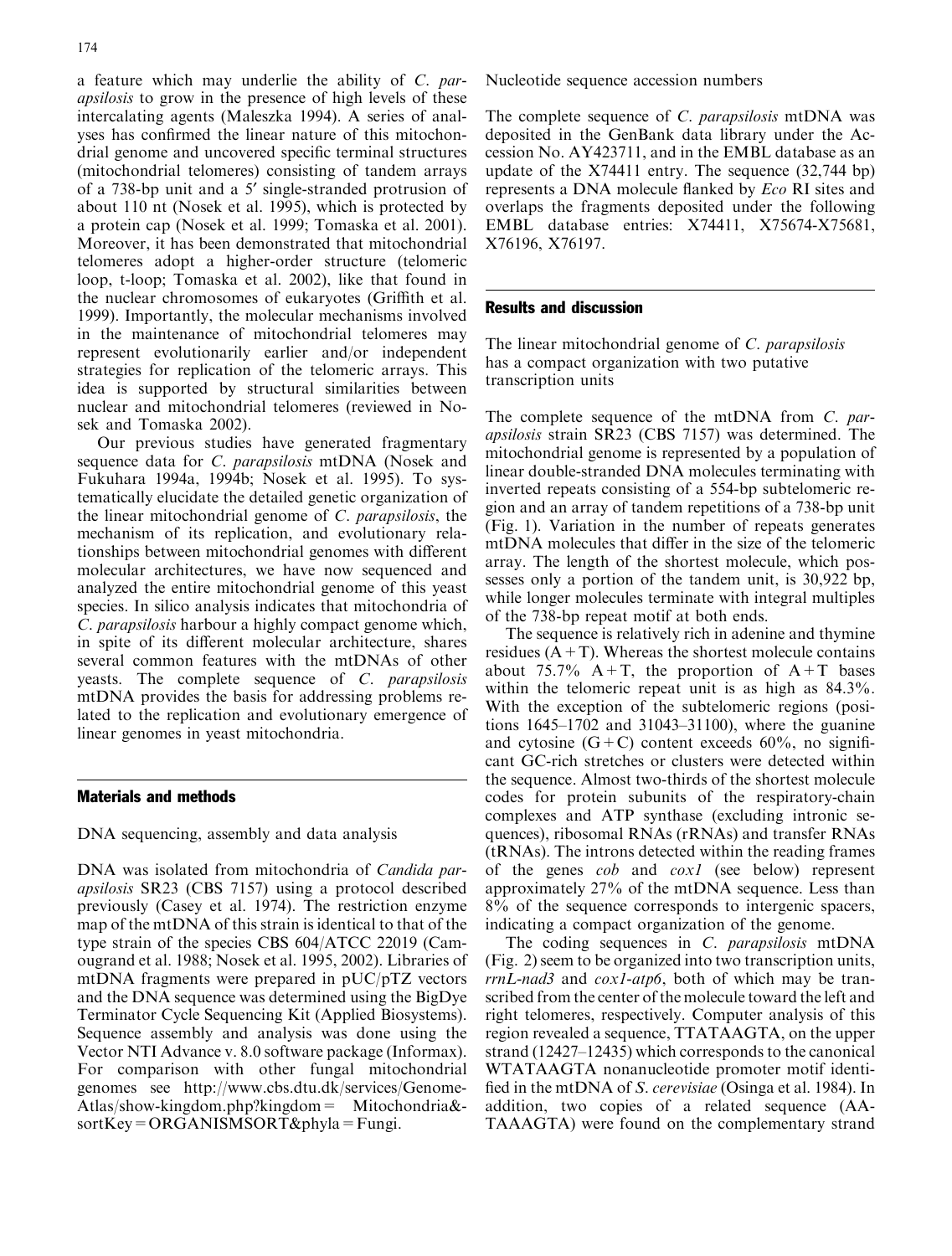

Fig. 1 Architecture of the terminal sequences of the C. parapsilosis mtDNA. Mitochondrial telomeres consist of the subterminal repeat (554 bp) and a tandem array of the 738-bp units repeated. Linear molecules terminate with an incomplete repeat and a 5<sup>'</sup> singlestranded extension of about 110 nt. The positions of sites for relevant restriction enzymes are shown

(11935–11943 and 12208–12216). These motifs may function as promoters for the right and left arms, respectively. Their absence in intergenic regions indicates that the transcription of both mtDNA strands proceeds from a promoter located upstream of rrnL (the left arm) and cox1 (the right arm), respectively, toward the corresponding telomere. As in the mtDNAs of human and Schizosaccharomyces pombe (Anderson et al. 1981; Lang 1984), the genes coding for tRNAs are localized either individually or in small clusters that separate most of the sequences coding for proteins and rRNAs. This indicates that processing of primary transcripts involves the excision of tRNAs and rRNAs, leading to the generation of mono- and bi-cistronic mRNAs that have been identified in the mitochondria of C. parapsilosis (Nosek and Fukuhara 1994b; M. Anderkova and J. Nosek, unpublished data). The occurrence of promoter-like motifs (TA-ATAAGTA and AATAAAGTA) within the telomeric repeats suggests the possibility that the telomeres may also be transcribed.

### Putative bi-directional origin of replication

In contrast to the ori/rep elements containing GC-rich sequence motifs found in baker's yeast (Baldacci et al. 1984; de Zamaroczy et al. 1979), in silico analysis of C. parapsilosis mtDNA did not reveal any canonical ori/rep elements, and, with the exception of the telomeric regions, the sequence lacks GC-rich clusters. Since mtD-NAs of several yeast species (e.g., Yarrowia lipolytica,

Saccharomyces castellii; Kerscher et al. 2001; Petersen et al. 2002) also do not contain such motifs, the presence of a GC-rich cluster does not seem to be an evolutionarily conserved feature of mitochondrial DNA replication. Since the analysis of the asymmetry of base distribution in DNA strands, termed GC skew analysis, has been shown to be highly predictive for the identification of origins of replication in many prokaryotic genomes (Lobry 1996; Picardeau et al. 2000), we employed this approach for C. parapsilosis mtDNA. The results indicate that, in contrast to S. cerevisiae, the mtDNA of C. parapsilosis may contain a single bidirectional replication origin localized at position 12289 within the region between the genes rrnL and coxl (Fig. 3). The occurrence of promoter motifs in this region (see above) that could control the synthesis of RNA primers strongly supports this possibility.

### DHE-like elements

The sequence of the subtelomeric GC-rich clusters (1645–1702 and 31043–31100) found in the C. parapsilosis mtDNA can be folded into secondary structures that are reminiscent of the double-hairpin elements (DHEs) observed in the mitochondrial genomes of chytridiomycetes and certain zygomycete as well as ascomycete fungal species. DHEs are considered to be active mobile elements that seem to be implicated in mtDNA rearrangements, and may contribute to recombinational transactions (Paquin et al. 2000; Bullerwell et al. 2003). In C. parapsilosis DHE-like elements occur specifically within sub-terminal regions of mtDNA, suggesting their participation in recombination-dependent maintenance of mitochondrial telomeres, as previously proposed for Tetrahymena species (Morin and Cech 1988).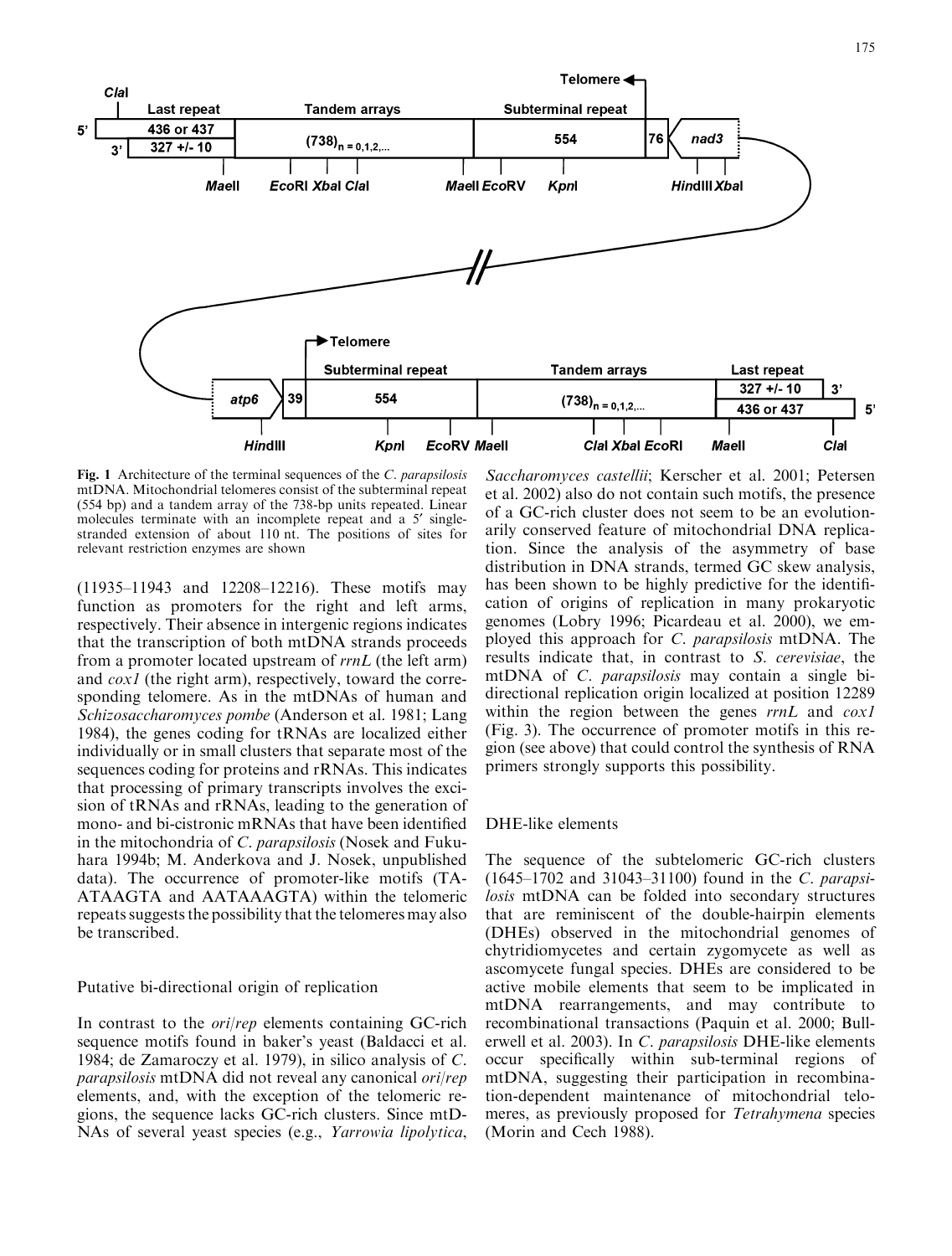

Fig. 2 Genetic organization of the linear mitochondrial genome of the yeast C. parapsilosis. Sequences coding for proteins (open rectangles), rRNAs (black rectangles) and tRNAs (labeled by the single-letter codes for their cognate amino acids) are shown. Note that sequences of cox1 and cob contain three and two introns, respectively, which contain *orf1-orf6* (shown as *grey rectangles*). The *open triangles* indicate the positions of promoter motifs identified within the putative bi-directional origin of mtDNA replication. The arrays of black triangles represent mitochondrial telomeres. The Bgl II, Eco RV and  $\tilde{H}$ in dIII restriction maps are shown below the genetic map

## Genes encoded by linear mtDNA

Computer analysis revealed that the linear mtDNA of C. parapsilosis encodes the standard set of mitochondrial genes usually found in yeast mtDNAs. These include genes encoding 14 protein subunits of the respiratory chain complexes (nad1–nad6, nad4L, cob,  $\cos(-3)$ ) and ATP synthase (atp6, 8 and 9), which display relatively high similarity to their counterparts encoded by circular-

Fig. 3 Identification of a putative replication origin of the C. parapsilosis mtDNA. The cumulative GC skew analysis performed using the Genome Skew software v. 1.0 (Technical University of Munich, Germany) predicts a potential origin of replication at nucleotide position 12289 (see text for details)

40 20 10.000 20.000 30.000  $\Omega$  $[bp]$  $-20$ 32 window: 12.289  $-40$ 32 step:

mapping mtDNAs. The complete mtDNA sequence contains 24 putative trn genes, identified on the basis of conserved sequence motifs and ''cloverleaf'' structures. The set comprises two tRNAs each for arginine, leucine and serine, an initiator  $tRNA^{fMet}$ , and  $tRNA^{Trp}$  for the UGA codon. Sequences encoding the RNAs of the large and small subunits of the mitochondrial ribosome were detected on the basis of sequence similarity to their counterparts from other species, although their 5' and 3' ends have not been mapped precisely. The rrnS is flanked by  $trnM2$  and  $trnI$ , and the boundaries of  $rrnL$ are defined by the  $trnA$  at the 3' end and one of the putative promoter motifs localized upstream of rrnL (12208–12216 and 11935–11943).

The compactness of the genome is emphasized by the presence of overlapping coding sequences. In the gene pairs nad2-nad3, nad6-nad1 and nad4L-nad5, the last adenine residue corresponding to the termination codon UAA of the upstream ORF represents the first residue of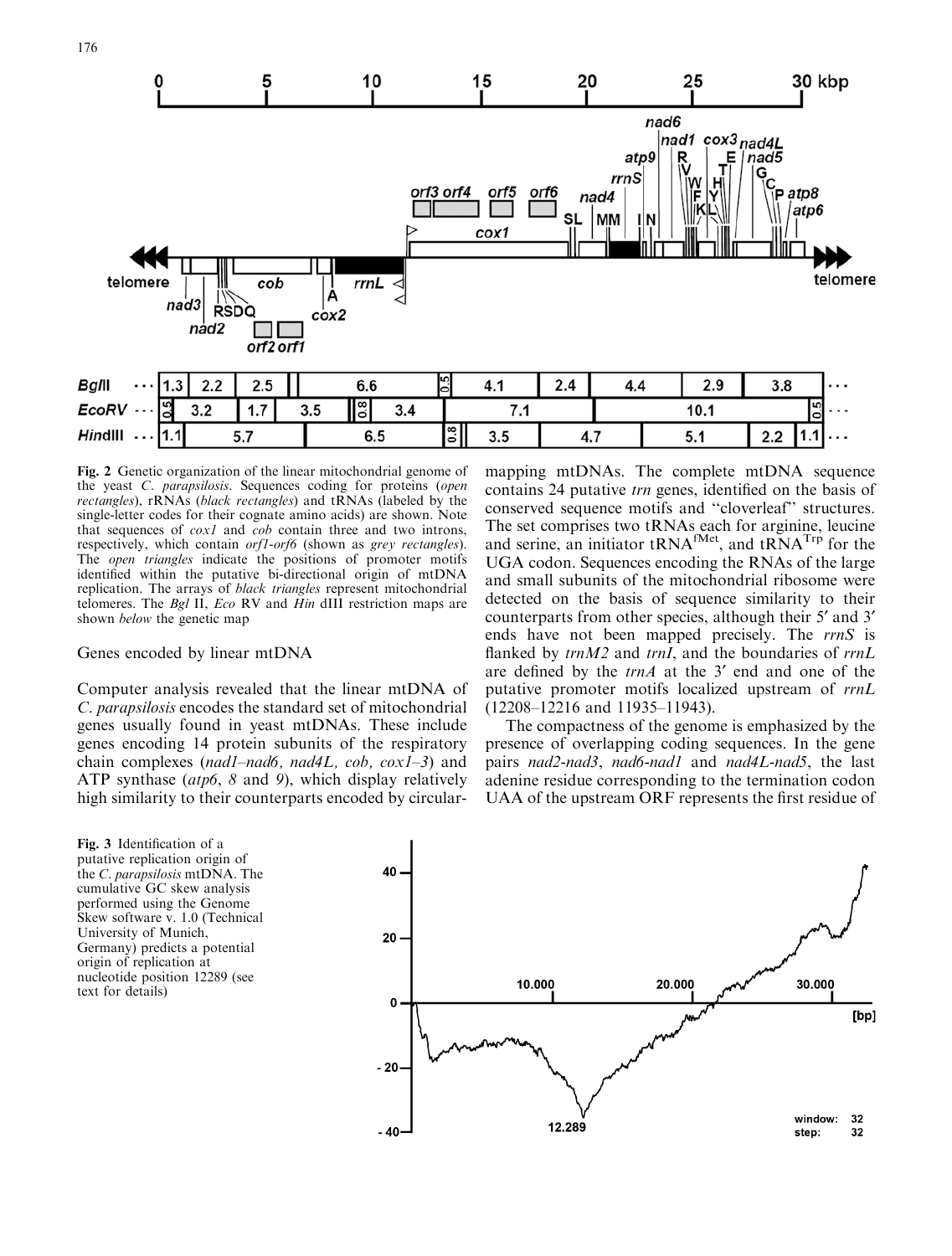the initiation codon AUG of the downstream ORF resulting in a 1-nt overlap in the coding sequences. Similar arrangements of the genes for respiratory complex I subunits have also been found in other species (e.g., Neurospora crassa, C. albicans, Debaryomyces occidentalis; Nelson and Macino 1987; Fernet et al. 2003; Jones et al. 2004). Moreover, sequences coding for  $tRNA<sup>Arg</sup>$  and  $tRNA<sup>A1a</sup>$  extend beyond the 5<sup> $\prime$ </sup> ends of the ORFs of nad2 and cox2 by 57 and 36 nt, respectively, suggesting that, in both cases, translation initiation may precede excision of the tRNA. An alternative possibility is that the translation of both proteins starts at the second AUG codon localized downstream of the 3' end of the tRNA, resulting in slightly shorter polypeptides. Interestingly, the  $trnR1$ -nad2 overlap is also conserved in the mtDNA of C. albicans. However, although the sequence coding for tRNA<sup>Ala</sup> is also followed by the  $\cos 2$ gene in C. albicans mtDNA, in this case the sequences do not overlap.

Strains of C. parapsilosis, including SR23 (CBS7157) used in the mtDNA sequence analysis, are known to be resistant to various inhibitors of oxidative phosphorylation (Camougrand et al. 1986). Studies on baker's yeasts revealed that substitutions within ATP synthase subunits 6 and 9 confer resistance to oligomycin (reviewed in Nagley 1988). Analysis of C. parapsilosis atp6 did not uncover potential mutation sites (Guelin et al. 1991); however, inspection of the deduced protein product of the atp9 revealed an alanine residue in position 23. The counterpart of baker's yeast has a glycine at this position and the substitution Gly23  $\rightarrow$  Ala is known to confer oligomycin resistance  $\overline{(oli^R)}$ . Although we cannot rule out the possibility that the  $\text{oli}^R$  phenotype is due to an active pleiotropic drug resistance system, our data suggest that it may be mitochondrially encoded within the *atp9* ORF.

## Introns and intronic ORFs

The reading frames of *cob* and *cox1* are interrupted by two (bI1 and bI2) and three (aI1–aI3) intronic sequences, respectively. Their positions and splice junctions (Table 1) were identified by comparison of C. parapsilosis sequences with known homologues from S. cerevisiae

(Foury et al. 1998), S. douglasii (Tian et al. 1991) and C. albicans (Jones et al. 2004). All introns contain ORFs that are in frame with the preceding exons. Deduced protein products encoded by these ORFs show similarity to RNA maturase, reverse transcriptase and endonuclease, respectively, and are presumed to be involved in the splicing of primary transcripts or in intron mobility.

## Codon usage

Analysis of the codon usage indicates that all 64 codons are utilized, although there is a strong bias against guanine- and cytosine-containing codons. Thus, the codons UCC, UGG, CUC, CUG, CCC, CGC and GGC occur only within intronic ORFs. As in the mitochondria of other yeast species, UGA is interpreted as tryptophan. However, in contrast to the genetic code of S. cerevisiae mitochondria, comparison of conserved protein domains by multiple alignments and analysis of an N-terminal sequence of the Atp6 protein (Guelin et al. 1991) indicate that AUA is decoded as isoleucine and CUN as leucine.

Linear and circular mitochondrial genomes in evolutionary perspective

Yeast species which possess linear mitochondrial genomes are almost randomly distibuted on the phylogenetic tree (Nosek et al. 1998). The structure of mitochondrial telomeres, the gene order and the organization of transcription units observed in linear mitochondrial genomes found in yeast species from the Williopsis-Pichia group (Fukuhara et al. 1993; Drissi et al. 1994) differ substantially from that described here. Detailed analysis of the genetic organization of mtD-NAs may shed some light on the molecular events that led to the evolutionary emergence of organellar genomes with different molecular architectures. C. parapsilosis belongs to the same cluster of species on the phylogenetic tree as Lodderomyces elongisporus, C. sojae, C. tropicalis, C. maltosa, C. viswanathii, C. lodderae, C. dubliniensis and C. albicans (Kurtzman and Robnett 1998). Except in the case of C. albicans, information

| <b>Table 1</b> Properties of introns<br>and intronic ORFs identified in<br>C. parapsilosis mtDNA         | Intron | 5' and 3' exon-intron junctions <sup>a</sup>       | <b>ORF</b>       | Predicted product                                                        |
|----------------------------------------------------------------------------------------------------------|--------|----------------------------------------------------|------------------|--------------------------------------------------------------------------|
|                                                                                                          | bI1    | tttatgggt-TATAAAACAA-<br>GTTTATTCCG-tattgcttgg-    | <i>orf1</i>      | GIYYIG-type endonuclease                                                 |
|                                                                                                          | bI2    | teactgaggt-AGTCTTATTG-<br>TTTTATATTG-gcaactgtaa-   | orf <sub>2</sub> | RNA maturase with LAGLIDADG motif                                        |
|                                                                                                          | aI1    | aggtgcattt-TTACGACGTG-<br>CATCTCTAGT-ggaaatttct-   | orf3             | Unknown function                                                         |
|                                                                                                          |        |                                                    | orf4             | Reverse transcriptase with HNH/HNHc<br>endonuclease in C-terminal domain |
|                                                                                                          | aI2    | catttatttt-ATATAATATG-<br>TCAAGGTAGG-gattetttgg-   | orf5             | LAGLIDADG-type endonuclease                                              |
| <sup>a</sup> Exon sequences are shown in<br>lower case, intron sequences in<br><i>upper case</i> letters | aI3    | -agtttgaagt-TGACATACTA-<br>-GATAAATTTG-catcacatgt- | <i>orf6</i>      | LAGLIDADG-type endonuclease                                              |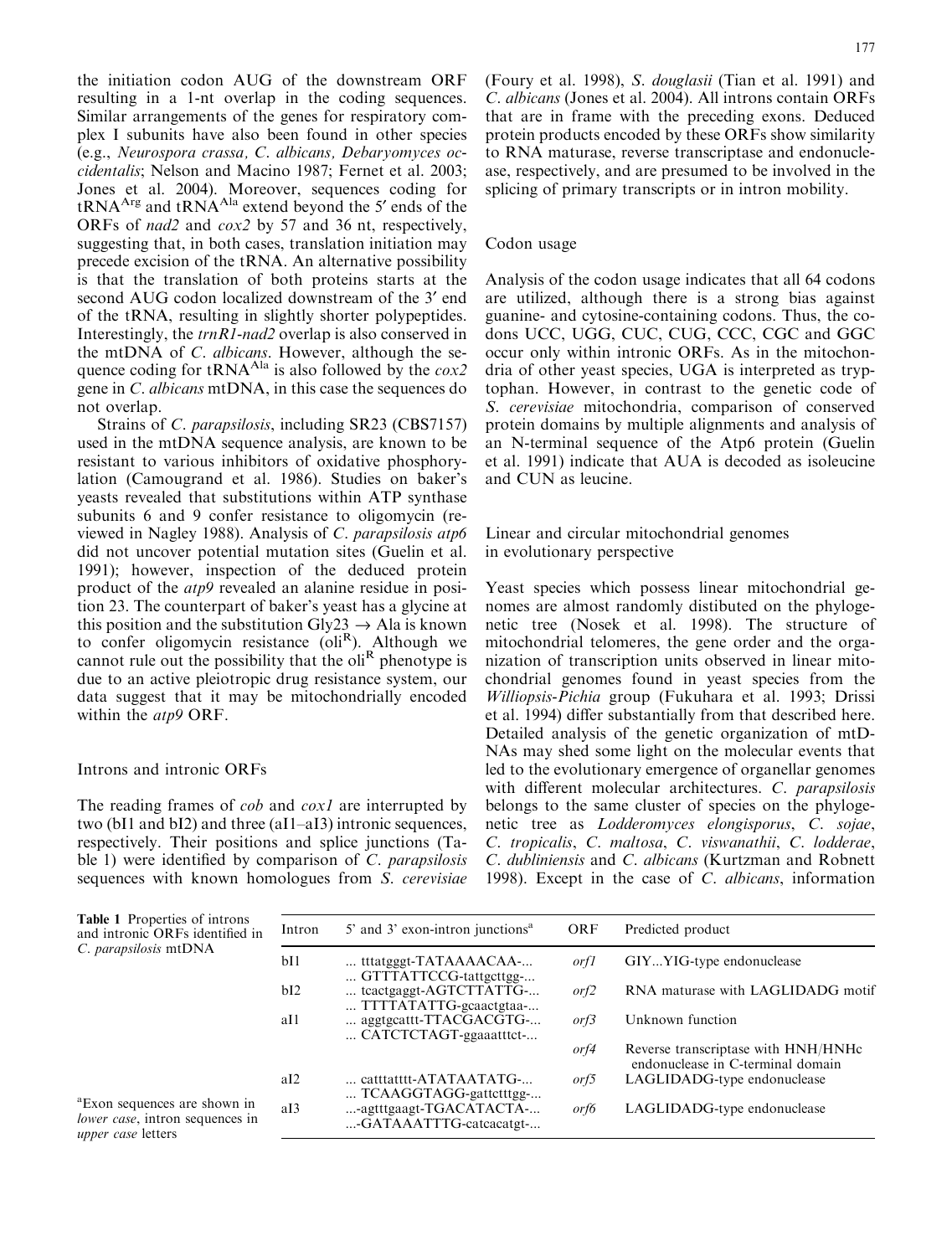

Fig. 4 Comparison of genetic organization of the mitochondrial genomes of C. parapsilosis and C. albicans. Conserved gene clusters are shown as grey rectangles and numbered. The open and hatched arrows represent inverted repeats and telomeres, respectively. The black arrows indicate the direction of transcription

about the genetic organization of their mtDNA is not yet available. Comparison of the linear mtDNA of C. parapsilosis with the circular-mapping genome of C. albicans (Jones et al. 2004) reveals several conserved gene clusters (Fig. 4) which may allow us to trace the

molecular form and gene order of mtDNA back to a common ancestor. In contrast to C. albicans, the mtDNA of C. *parapsilosis* does not contain large inverted repeats comprising gene duplications. Moreover, while genes on the C. parapsilosis mtDNA are arranged into two transcription units, which are subsequently processed into mono- and bi-cistronic mRNAs, the mtDNA of its close relative C. albicans possesses essentially the same set of genes but these are organized in multiple transcription units. This suggests that recombination and gene shuffling within an ancestral mtDNA resulted in the emergence of mitochondrial genomes with different molecular architectures. However, delineation of a possible evolutionary scenario that accounts for the generation of the linear genome with a highly compact genetic organization observed in C. parapsilosis will require more data on the mtDNAs of closely related species.

Although no circular mtDNA molecules were observed in C. parapsilosis SR23 (Kovac et al. 1984; Maleszka 1994; Nosek et al. 1995), its mitochondria have been shown to contain extragenomic telomeric circular DNAs (t-circles), which seem to be involved in telomere maintenance (Tomaska et al. 2004). The t-circles were also detected in mitochondria of two phylogenetically unrelated yeast species, C. salmanticensis and Pichia philodendri, which have mitochondrial telomeres with a similar molecular architecture (Tomaska et al. 2000). Surprisingly, a recent survey of clinical isolates of C. parapsilosis revealed that strains that lack t-circles harbor circular-mapping derivatives of the genome formed by fusion of the termini of the linear molecules (Rycovska et al. 2004). The analysis of the complete sequence indicates that the t-circles are not derived from internal parts of the mtDNA. Moreover, t-circles do not hybridize with nuclear chromosomes (data not shown). These findings are compatible with the recent hypothesis (Nosek and Tomaska 2003) that mitochondrial telomeres derived from mobile elements, such as transposons or plasmids, that invaded mitochondria, contributed to the formation of the linear DNA genophore and provided a solution to the problem of telomere maintenance.

In conclusion, the complete sequence of C. parapsilosis mtDNA provides an opportunity to address the problems concerning mtDNA replication and evolutionary relationships between linear- and circular-mapping genomes in mitochondria mentioned above. In addition, as we have recently shown (Nosek et al. 2002; Rycovska et al. 2004), it provides the basis for further improvement of mtDNA-derived markers for molecular diagnostics and the identification of C. parapsilosis in clinical samples.

Acknowledgments We wish to thank L. Kovac (Comenius University, Bratislava) and H. Fukuhara (Institute Curie, Orsay, France) for continuous support and helpful comments; J. Piskur (Technical University of Denmark, Lyngby, Denmark), G. Minarik (Comenius University, Bratislava) and members of our laboratories for discussions and/or technical assistance. B. F. Lang (University of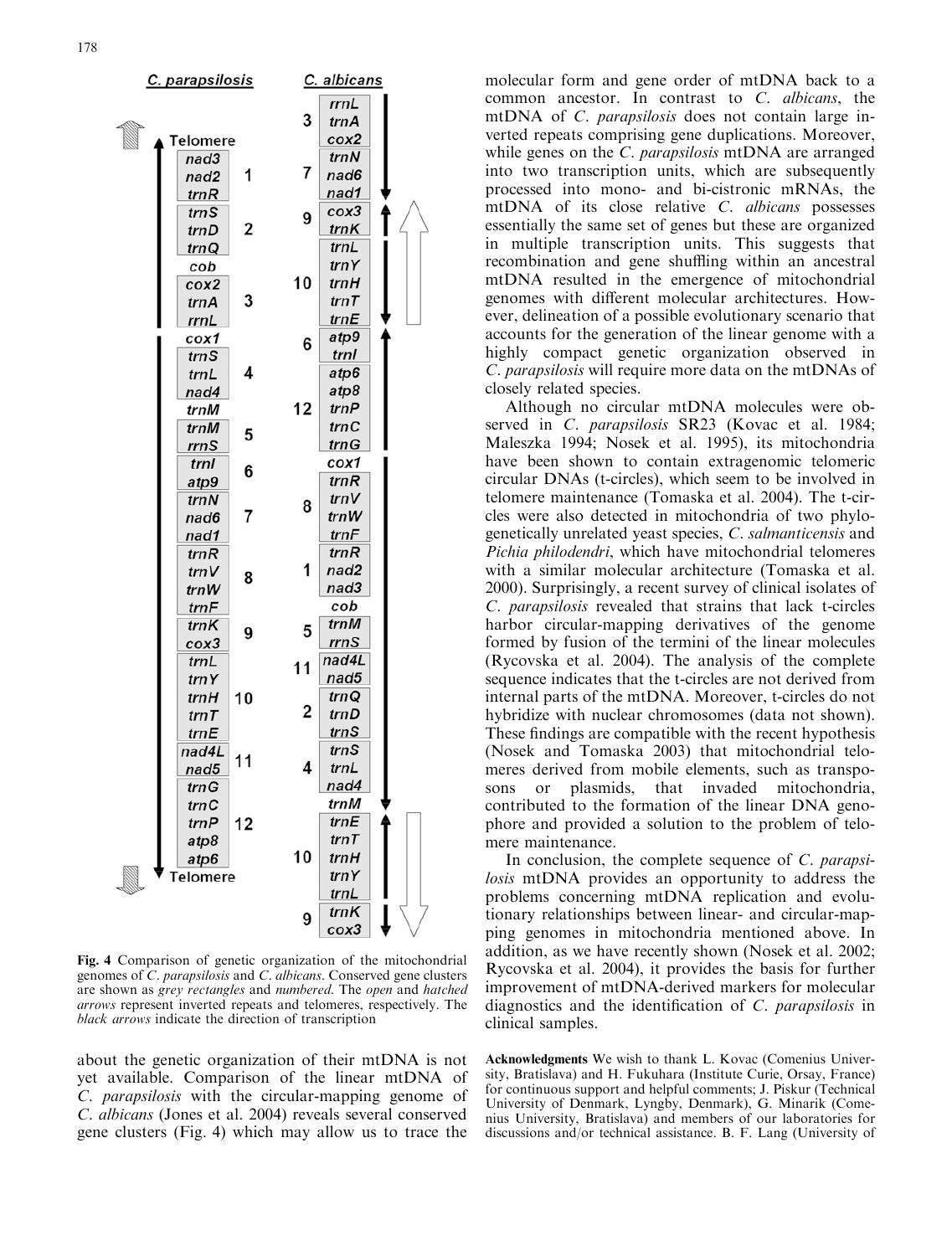Montreal, Quebec, Canada), D. Subramanian (University of North Carolina, Chapel Hill) and R. J. Resnick (Cornell University, Ithaca) are acknowledged for reading the manuscript and for valuable editorial advice. This work was supported by grants from the Howard Hughes Medical Institute (55000327), the Slovak Grant Agencies VEGA (1/9153/02 and 1/0006/03) and APVT (20- 003902), the Fogarty International Research Collaboration Award (1-R03-TW05654-01), by institutional support (AV0Z5004920 and MSM143100008) and by the Danish Research Foundation.

#### References

- Anderson S, Bankier AT, Barrell BG, de Bruijn MH, Coulson AR, Drouin J, Eperon IC, Nierlich DP, Roe BA, Sanger F, Schreier PH, Smith AJ, Staden R, Young IG (1981) Sequence and organization of the human mitochondrial genome. Nature 290:457–465
- Baldacci G, Cherif-Zahar B, Bernardi G (1984) The initiation of DNA replication in the mitochondrial genome of yeast. EMBO J 3:2115–2120
- Bullerwell CE, Leigh J, Forget L, Lang BF (2003) A comparison of three fission yeast mitochondrial genomes. Nucleic Acids Res 31:759–768
- Camougrand N, Velours G, Guerin M (1986) Resistance of Candida parapsilosis to drugs. Biol Cell 58:71–78
- Camougrand N, Mila B, Velours G, Lazowska J, Guerin M (1988) Discrimination between different groups of Candida parapsilosis by mitochondrial DNA restriction analysis. Curr Genet 13:445– 449
- Casey JW, Hsu HJ, Rabinowitz M, Getz GS, Fukuhara H (1974) Transfer RNA genes in the mitochondrial DNA of cytoplasmic petite mutants of Saccharomyces cerevisiae. J Mol Biol 88:717– 733
- De Zamaroczy M, Baldacci G, Bernardi G (1979) Putative origins of replication in the mitochondrial genome of yeast. FEBS Lett 108:429–432
- Drissi R, Sor F, Nosek J, Fukuhara H (1994) Genes of the linear mitochondrial DNA of Williopsis mrakii: coding sequences for a maturase-like protein, a ribosomal protein VAR1 homologue, cytochrome oxidase subunit 2 and methionyl tRNA. Yeast 10:391–398
- Fernet C, Claisse M, Clark-Walker GD (2003) The mitochondrial genome of Debaryomyces (Schwanniomyces) occidentalis encodes subunits of NADH dehydrogenase complex I. Mitochondrion 2:267–275
- Foury F, Roganti T, Lecrenier N, Purnelle B (1998) The complete sequence of the mitochondrial genome of Saccharomyces cerevisiae. FEBS Lett 440:325–331
- Fukuhara H, Sor F, Drissi R, Dinouel N, Miyakawa I, Rousset S, Viola AM (1993) Linear mitochondrial DNAs of yeasts: frequency of occurrence and general features. Mol Cell Biol 13:2309–2314
- Griffith JD, Comeau L, Rosenfield S, Stansel RM, Bianchi A, Moss H, de Lange T (1999) Mammalian telomeres end in a large duplex loop. Cell 97:503–514
- Guelin E, Guerin M, Velours J (1991) Isolation of the ATP synthase subunit 6 and sequence of the mitochondrial ATP6 gene of the yeast Candida parapsilosis. Eur J Biochem 197:105–111
- Jacobs MA, Payne SR, Bendich AJ (1996) Moving pictures and pulsed-field gel electrophoresis show only linear mitochondrial DNA molecules from yeasts with linear-mapping and circularmapping mitochondrial genomes. Curr Genet 30:3–11
- Jones T, Federspiel NA, Chibana H, Dungan J, Kalman S, Magee BB, Newport G, Thorstenson YR, Agabian N, Magee PT, Davis RW, Scherer S (2004) The diploid genome sequence of Candida albicans. Proc Natl Acad Sci USA 101:7329–7334
- Kerscher S, Durstewitz G, Casaregola S, Gaillardin C, Brandt U (2001) The complete mitochondrial genome of Yarrowia lipolytica. Compar Funct Genomics 2:80–90
- Koszul R, Malpertuy A, Frangeul L, Bouchier C, Wincker P, Thierry A, Duthoy S, Ferris S, Hennequin C, Dujon B (2003) The complete mitochondrial genome sequence of the pathogenic yeast Candida (Torulopsis) glabrata. FEBS Lett 534:39-48
- Kovac L, Lazowska J, Slonimski PP (1984) A yeast with linear molecules of mitochondrial DNA. Mol Gen Genet 197:420–424
- Kurtzman CP, Robnett CJ (1998) Identification and phylogeny of ascomycetous yeasts from analysis of nuclear large subunit (26S) ribosomal DNA partial sequences. Antonie van Leeuwenhoek 73:331–371
- Lang BF (1984) The mitochondrial genome of the fission yeast Schizosaccharomyces pombe: highly homologous introns are inserted at the same position of the otherwise less conserved cox1 genes in Schizosaccharomyces pombe and Aspergillus nidulans. EMBO J 3:2129–2136
- Langkjaer RB, Casaregola S, Ussery DW, Gaillardin C, Piskur J (2003) Sequence analysis of three mitochondrial DNA molecules reveals interesting differences among Saccharomyces yeasts. Nucleic Acids Res 31:3081–3091
- Lobry JR (1996) Asymmetric substitution patterns in the two DNA strands of bacteria. Mol Biol Evol 13:660–665
- Maleszka R (1994) The in vivo effects of ethidium bromide on mitochondrial and ribosomal DNA in Candida parapsilosis. Yeast 10:1203–1210
- Morin GB, Cech TR (1988) Mitochondrial telomeres: surprising diversity of repeated telomeric DNA sequences among six species of Tetrahymena. Cell 52:367–374
- Nagley P (1988) Eukaryote membrane genetics: the Fo sector of mitochondrial ATP synthase. Trends Genet 4:46–51
- Nelson MA, Macino G (1987) Structure and expression of the overlapping ND4L and ND5 genes of Neurospora crassa mitochondria. Mol Gen Genet 206:307–317
- Nosek J, Fukuhara H (1994a) Mitochondrial transfer RNA genes of the yeast Candida parapsilosis. Gene 142:307–308
- Nosek J, Fukuhara H (1994b) NADH dehydrogenase subunit genes in the mitochondrial DNA of yeasts. J Bacteriol 176:5622–5630
- Nosek J, Tomaska L (2002) Mitochondrial telomeres: alternative solutions to the end-replication problem. In: Krupp G, Parwaresch R (eds) Telomeres, telomerases and cancer. Kluwer Academic/Plenum Publishers, New York, p 396–417
- Nosek J, Tomaska L (2003) Mitochondrial genome diversity: evolution of the molecular architecture and replication strategy. Curr Genet 44:73–84
- Nosek J, Dinouel N, Kovac L, Fukuhara H (1995) Linear mitochondrial DNAs from yeasts: telomeres with large tandem repetitions. Mol Gen Genet 247:61–72
- Nosek J, Tomaska L, Fukuhara H, Suyama Y, Kovac L (1998) Linear mitochondrial genomes: 30 years down the line. Trends Genet 14:184–188
- Nosek J, Tomaska L, Pagacova B, Fukuhara H (1999) Mitochondrial telomere-binding protein from Candida parapsilosis suggests an evolutionary adaptation of a nonspecific singlestranded DNA-binding protein. J Biol Chem 274:8850–8857
- Nosek J, Tomaska L, Rycovska A, Fukuhara H (2002) Mitochondrial telomeres as molecular markers for identification of the opportunistic yeast pathogen Candida parapsilosis. J Clin Microbiol 40:1283–1289
- Osinga KA, De Vries E, Van der Horst GT, Tabak HF (1984) Initiation of transcription in yeast mitochondria: analysis of origins of replication and of genes coding for a messenger RNA and a transfer RNA. Nucleic Acids Res 12:1889–1900
- Paquin B, Laforest MJ, Lang BF (2000) Double-hairpin elements in the mitochondrial DNA of *Allomyces*: evidence for mobility. Mol Biol Evol 17:1760–1768
- Petersen RF, Langkjaer RB, Hvidtfeldt J, Gartner J, Palmen W, Ussery DW, Piskur J (2002) Inheritance and organisation of the mitochondrial genome differ between two Saccharomyces yeasts. J Mol Biol 318:627–636